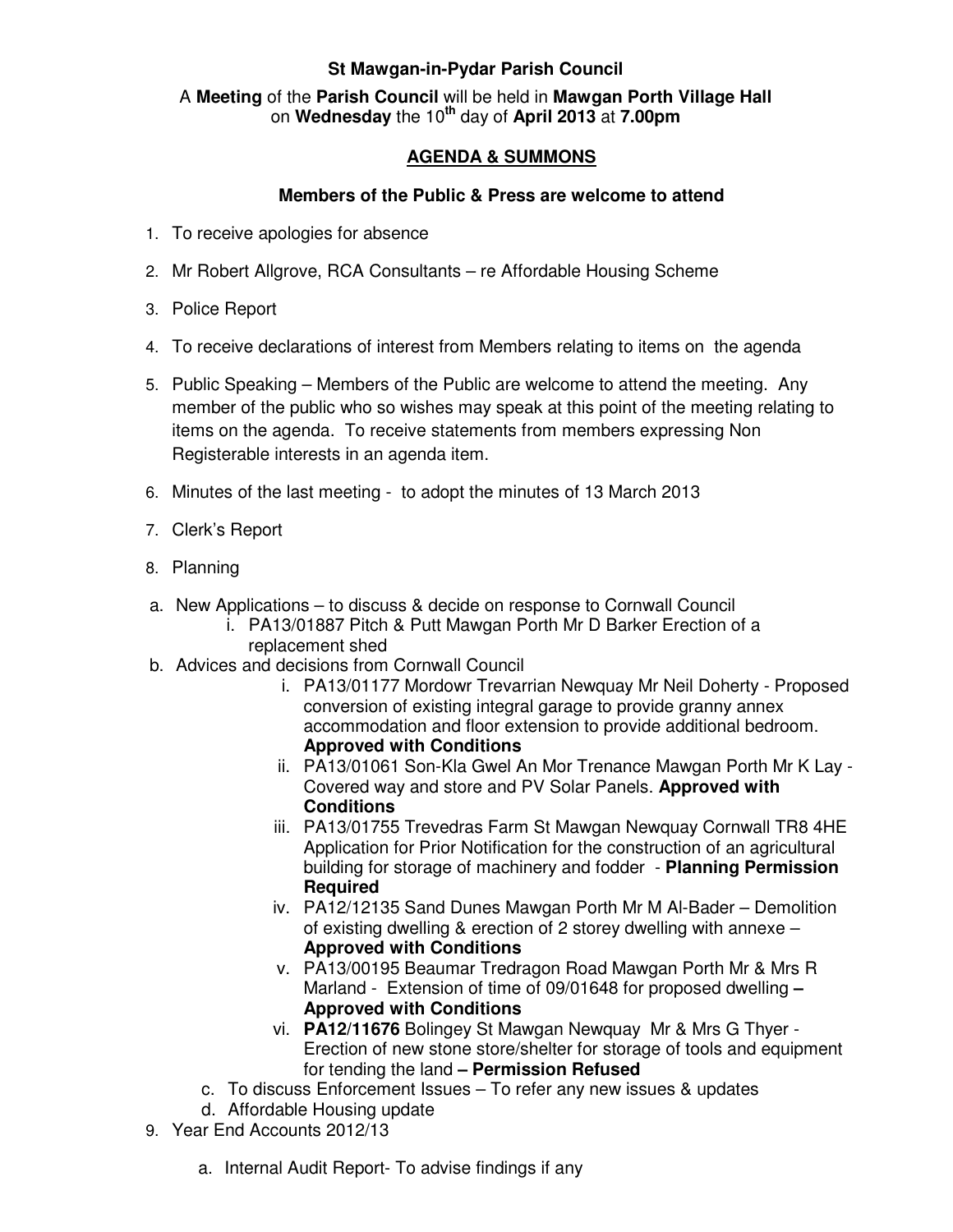- b. Statement of Accounts & Asset Register To approve
- c. Annual Return To approve The Governance Statement
- 10. Amenity Area
	- a. Working Group Report- None Received
	- b. Memorial & Inscription for K McKeown for approval
	- c. Memorial & Inscription for J McKeown for approval
- 11. Beach & Environment
	- a. Working Group Report None Received
- 12. Transport & Rights of Way
	- a. Working Group Report None Received
	- b. Footpath 31 Horse barrier To decide on next action
	- c. Footpath at Bolingey –To approve payment for initial meeting with Cornwall Environmental Consultants
	- d. Rectory Lane –Update
	- e. SWW To discuss timing of road closures
- 13. Reports to receive reports from meetings
- 14. Accounts To approve payment of accounts
- 15. Correspondence for information All circulated
	- a. CC- Town & Parish Newsletter Special Election Edition 14 19 March 2013
	- b. CALC The Week Issues 4
	- c. CC- Cornwall Countryside Access Forum Agenda -19 March 2013
	- d. NNHW Neighbourhood Watch Press Releases 10 & 18 March 2013
	- e. CRCC Cornwall and the Isles of Scilly Rural Partnership Newsletter Issue 1
	- f. CC- Notice of Firework Display (4 minutes) at MP beach at 9.30pm Saturday 20 April
	- g. CC- Closure FP 39 from Grid Ref 185043:67438 to junction with FP35 22 April to 10 May 2013 (24 hours)
	- h. CC- Road Closure Five Lanes to Trevenna Cross 13 May to 02 June 2013 (24 hours)
	- i. CC- Workshops Local Landscape Character Assessments (LLCA) **Postponed**
	- j. CC- Benefits are changing leaflet
	- k. CC- New Census Tool for Town & Parish Councils
	- l. CC- Cornwall Countryside Access Forum's recruitment for 2013
	- m. Cornwall Blind Association Outlook Newsletter 01/2013 April 2013
	- n. Steven Gilbert MP Advice Surgeries Summer 2013